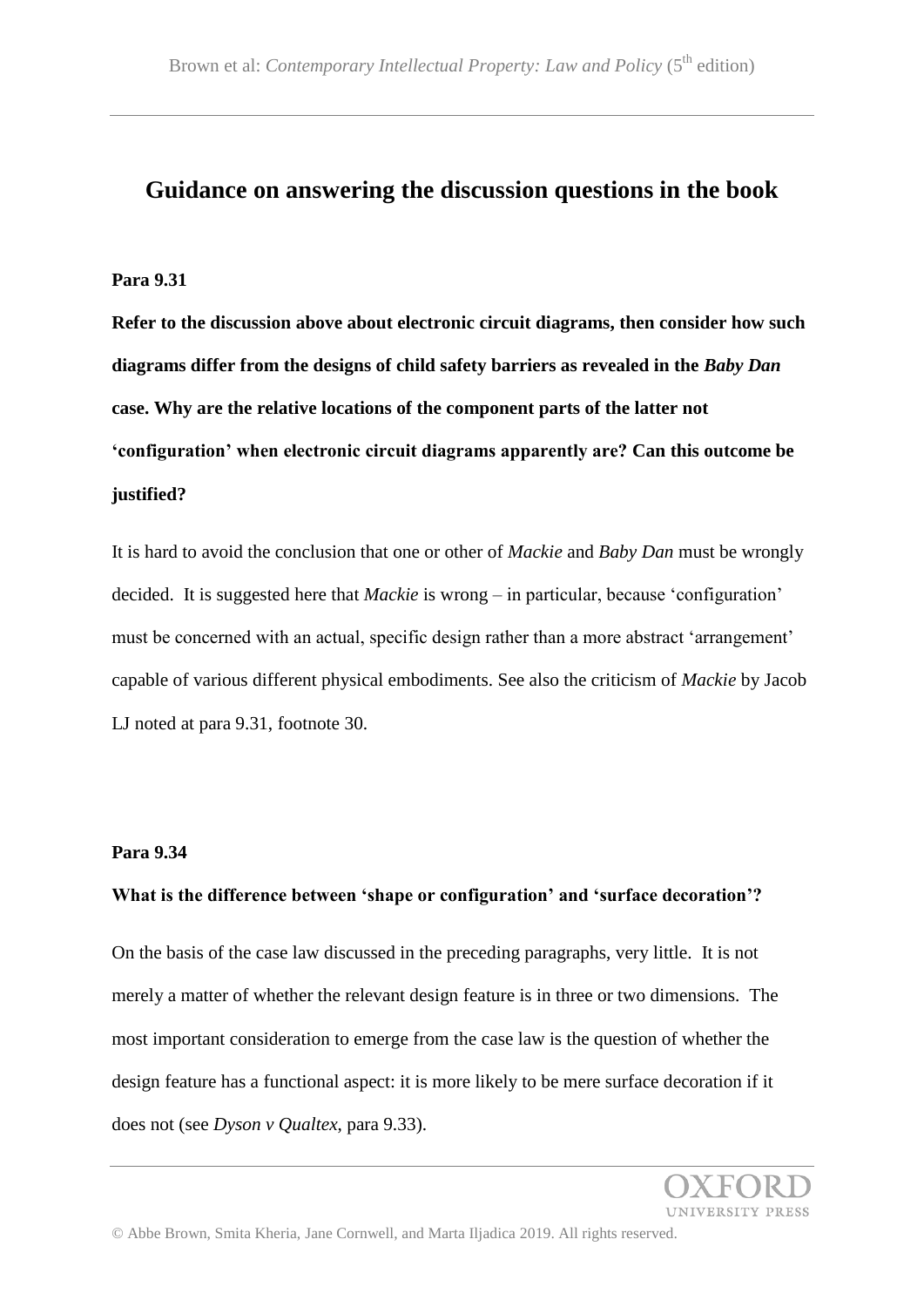## **Para 9.43**

**What if any parts of an artificial human limb or joint (e.g. artificial knee), or of a heart pacemaker might be considered as protectable by UK UDR? Are there any other examples of such products?**

Depending on the designs, there could potentially be UK UDR protection for those features of the products mentioned which are not 'must fit' in character, i.e. which enable it to be connected to or placed in, around or against another article (i.e. the immediately adjacent parts of the human body) so that either article may perform its function. Other examples of such products might include prostheses used by athletes and braces or supports for persons with a physical disability.

#### **Para 9.49**

**How do the UK UDR 'must fit/must match' exceptions differ from those applying to registered designs (see Chapter 8)?**

The 'must fit' exceptions are pretty similar –

#### *Must fit in registered design law*:

Features of *appearance* which must necessarily be reproduced in their exact form and dimensions so as to permit the product in which the design is incorporated or to which it is applied *to be mechanically connected to, or placed in, around or against, another product so that either product may perform its function*.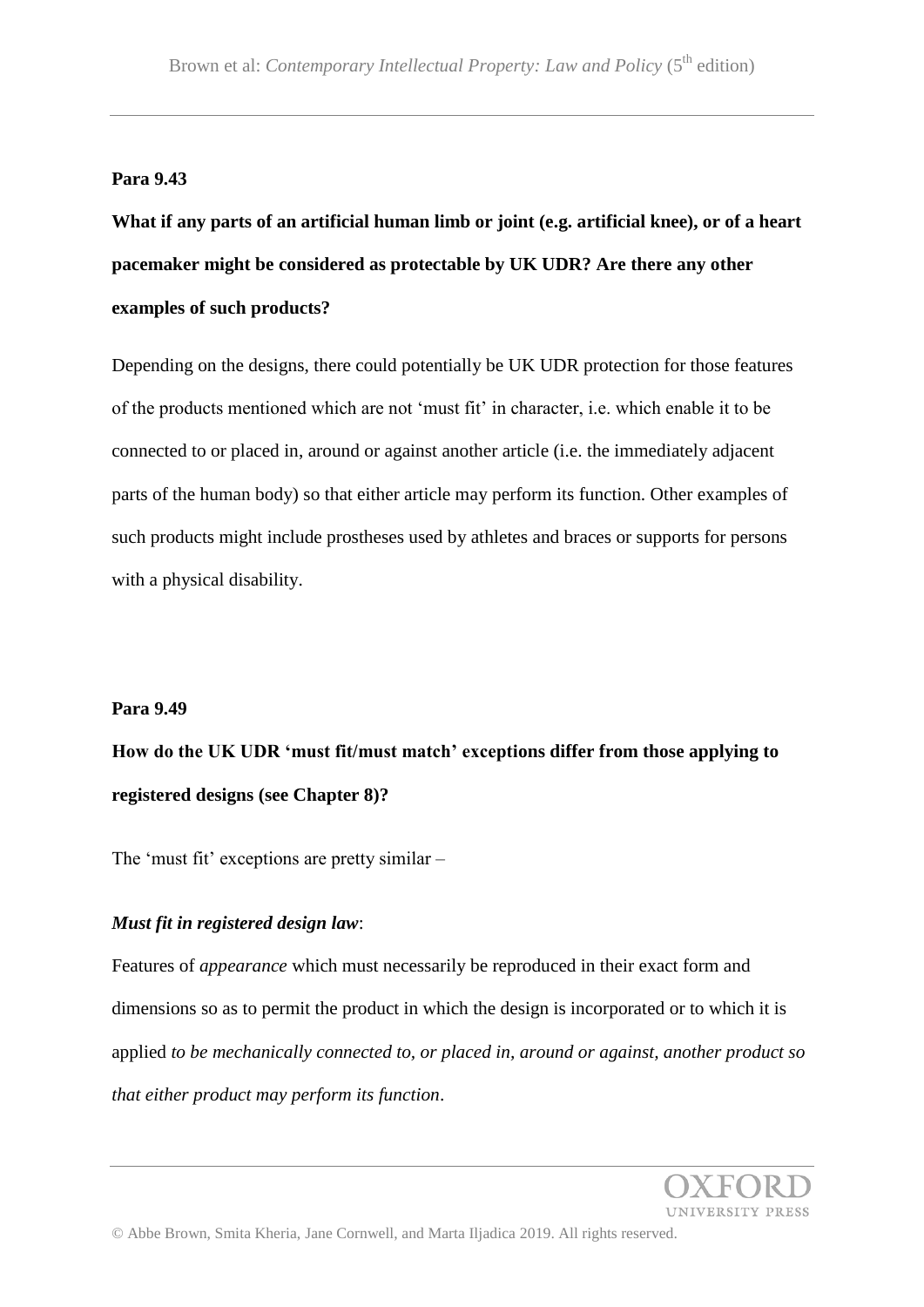## *Must fit in UK UDR*:

Features of *shape or configuration* which enable the article to be *connected to or placed in, around or against another article so that either article may perform its function*.

The main difference is the reference in registered designs law to the necessary reproduction of exact form and dimensions, which may be more limiting than the 'must fit' provision in UK UDR.

In relation to the 'must match' exclusion, however, there are more significant differences –

## *Must match (= repair right in Community and UK registered design protection)*:

No Community or UK registered design protection for a design constituting a component of a complex product *used for the purpose of the repair of that complex product* so as to restore its original appearance. As discussed in Chapter 8 (see para 8.102), this is a defence to an infringement action, not an exclusion from protection – the design in question is still protected, but is not enforceable against 'repair' use.

## *Must match in UK UDR*:

Exclusion from protection of features of shape or configuration of an article dependent upon the appearance of another article of which the article is intended by the designer to form an integral part. Unlike the 'repair defence' in Community and UK registered design protection (above), for UK UDR this is a complete exclusion from protection.

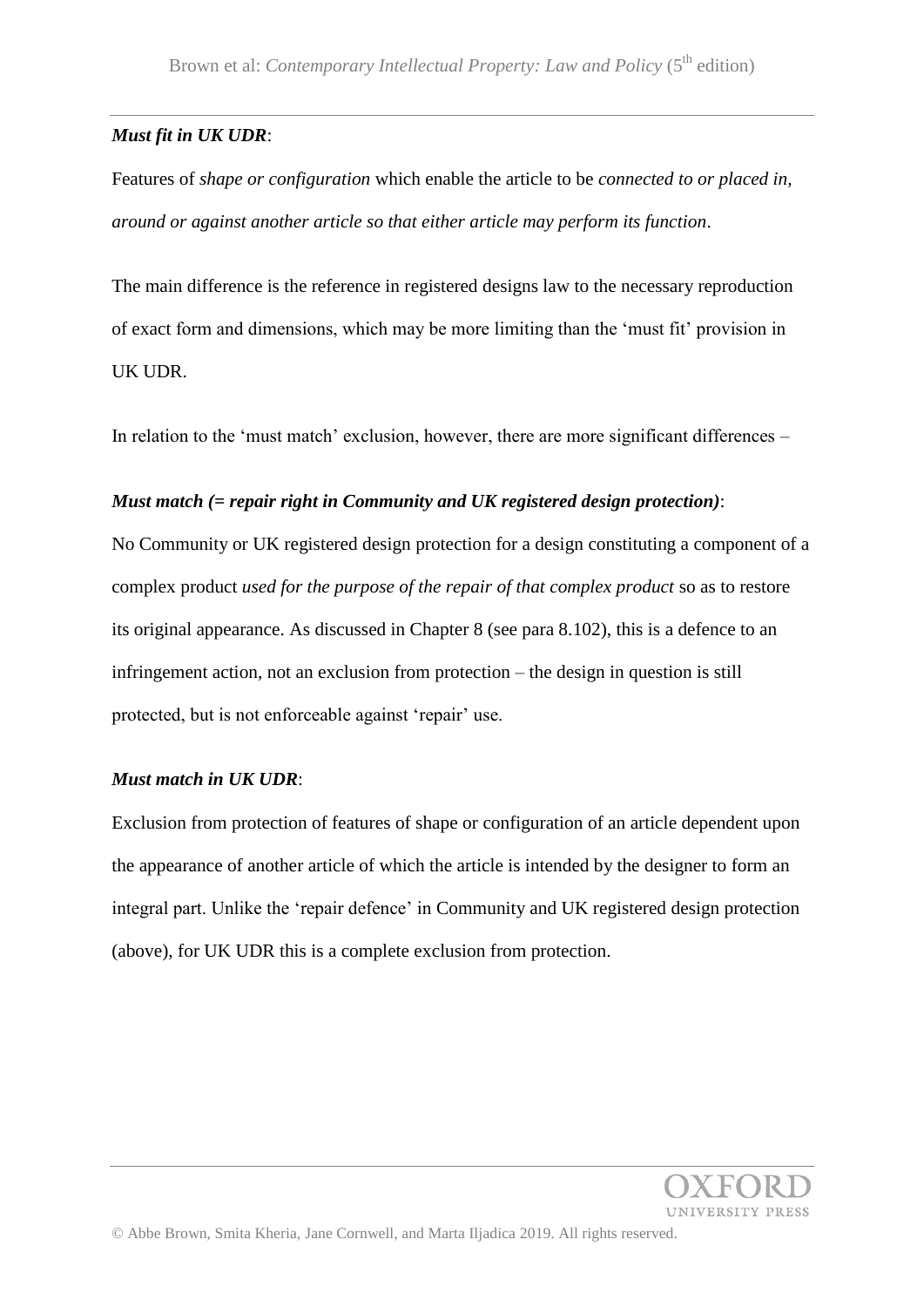### **Para 9.52**

#### **What is the difference between 'original' and 'not commonplace'?**

Originality in the copyright sense looks, according to the classic UK law approach, to whether the design is the product of independent skill and labour and not copied (it remains to be seen whether EU influences on copyright 'originality' will carry across into UK UDR). For UK UDR, the additional 'not commonplace' test looks at the design field in question and the relationship of the design in which UK UDR is claimed to the body of other designs in that field, to assess whether the designer (irrespective of the level of effort on his part) has ended up with a design that is commonplace when compared to those other designs. Being 'not commonplace' is not the same thing as being 'new' or having 'individual character' in registered design law – see Chapter 8).

#### **Para 9.66**

**In the light of the two decisions just described, what would your advice be to a party sued for infringement of a UK UDR who wished to dispute the existence of the right, its scope in relation to his or her product, and that there had been infringement; and therefore to fight the action in all respects and continue his or her trading activities?**

To give serious consideration to the possibility of taking a licence of right. This would entail checking whether or not the UK UDR was in the last five years of its term, and whether any of the alleged infringements had occurred before that five-year period began (these being liabilities that could not be affected by taking the licence of right). A licence of right can be taken if the five-year period has begun, without any admission of liability. This would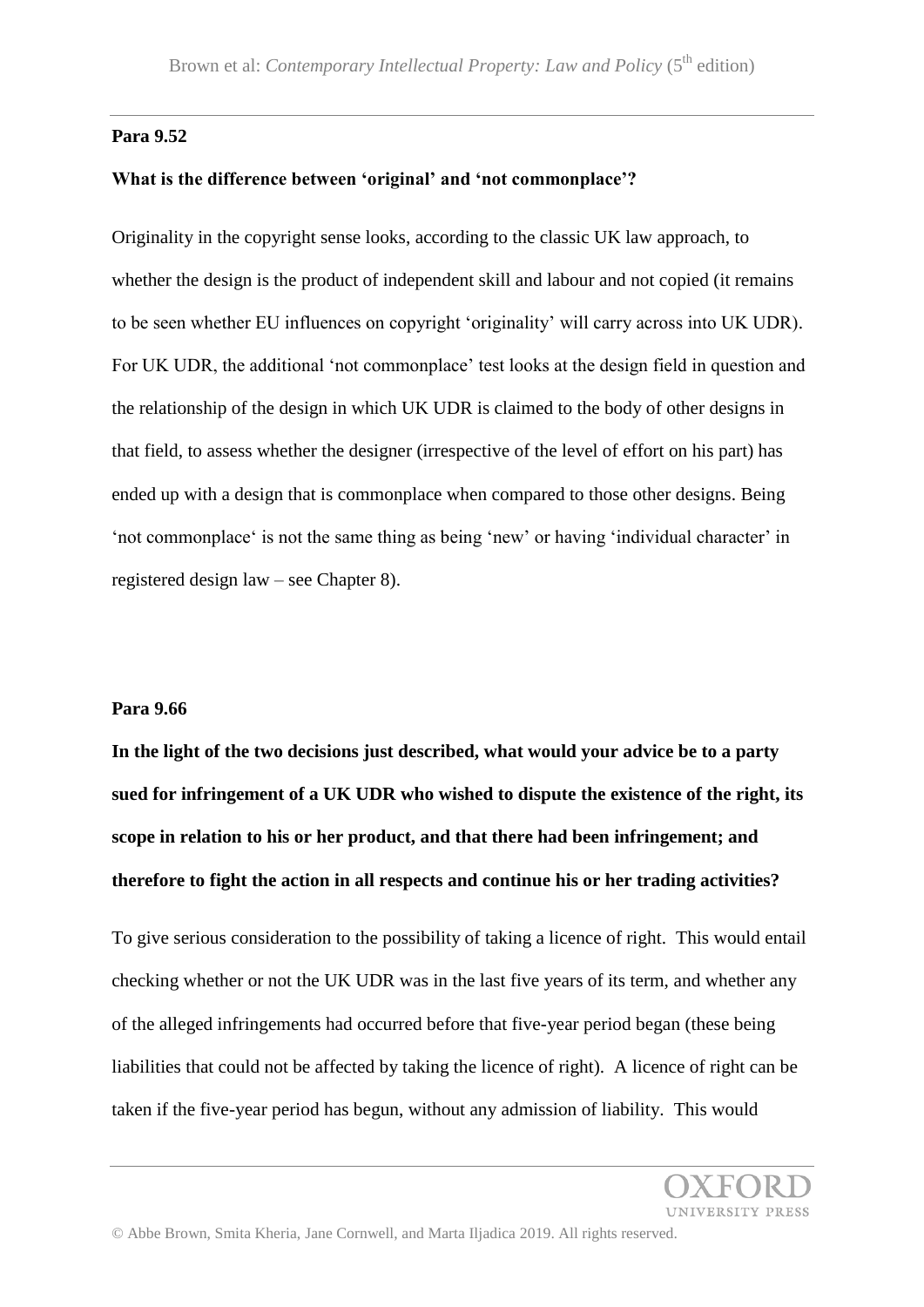prevent the claimant getting injunctions to stop our party producing, or orders for delivery up, while also restricting the amount of damages should the infringement claims be made out in relation to the period for which a licence of right was available.

#### **Para 9.85**

## **Why do designs for artistic works retain full copyright?**

In copyright, policy is to support the creativity of the artist by providing a long-term reward potential, encouraging not only the artist but also the investor in that artist's work. In contrast, in UK UDR where the implicit emphasis is on commercially exploited designs, an argument is that a shorter period of protection will be sufficient to allow designers of commercially exploited designs to recoup their personal investment in their work and still to incentivise the production of more designs.

## **Para 9.105**

- **What is the purpose of Community UDR?**
- **To what products will the Community UDR typically apply?**
- **How do the main features of Community UDR (protected designs, duration, rights, defences) compare, contrast, and interact with registered design protection?**
- **Likewise, how does Community UDR contrast with the UK UDR?**
- **Why was UK UDR kept in force, despite the introduction of Community UDR?**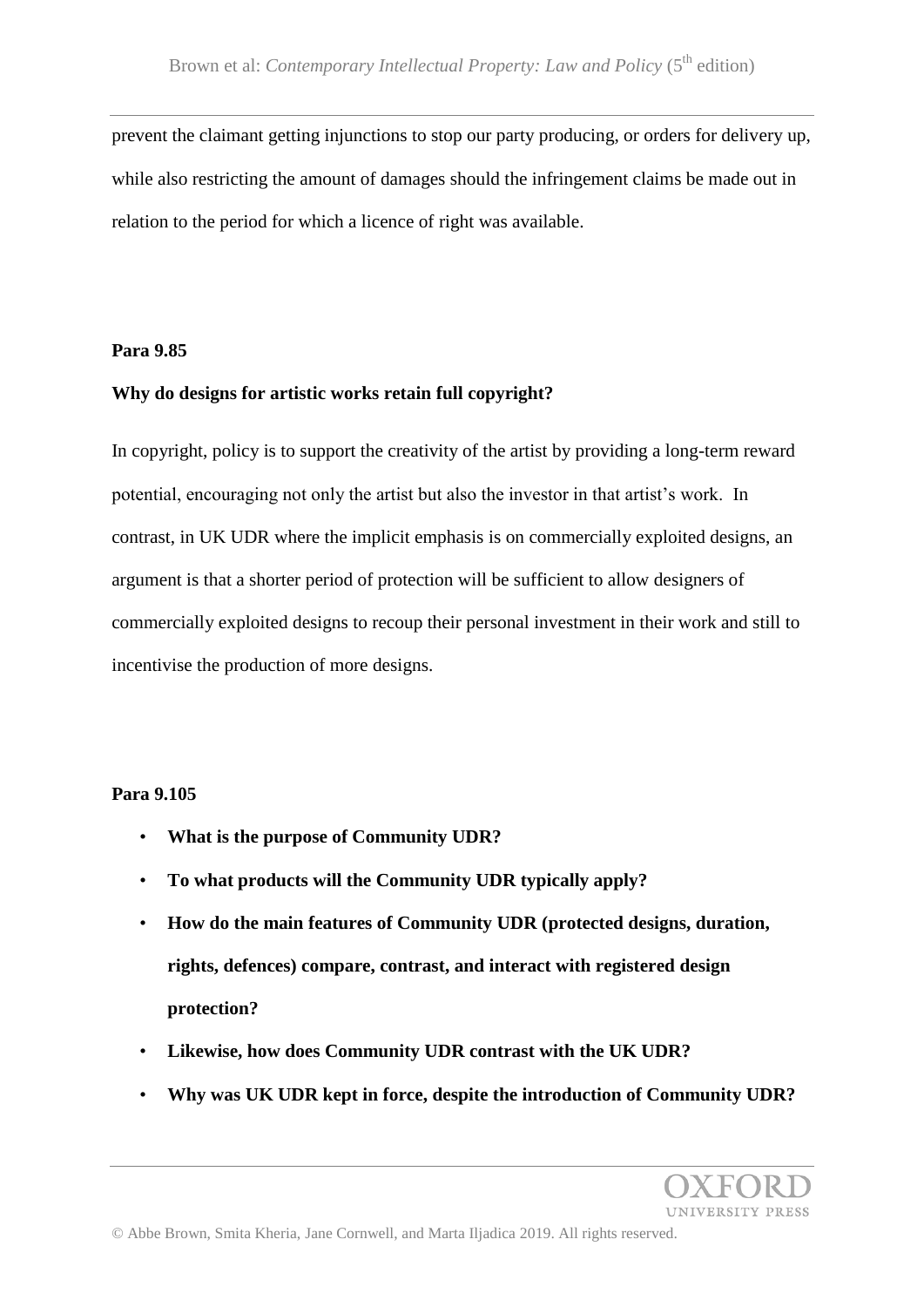## **What is the purpose of Community UDR?**

The protection of designs on their way to registration, and of designs the commercial life of which will be too short to justify even one term of registered design protection.

## **To what products will the Community UDR typically apply?**

All those to which registered design protection can apply. The classic example of the shortlife design which is potentially well-suited to Community UDR is the fashion garment.

# **How do the main features of Community UDR (protected designs, duration, rights, defences) compare, contrast, and interact with Registered Design protection?**

Protected designs – the rules are the same.

Duration – Community UDR is shorter  $(3 \text{ years})$  than even one instalment of the 5 x 5 years of the Community registered design.

Rights – Community registered design protection confers a full monopoly against even independent creation of a conflicting design, while Community UDR protects against infringement resulting from copying only.

Defences – the same.

## **Likewise, how does Community UDR contrast with the UK UDR?**

Applicable designs – UK UDR is more protective than Community UDR, in so far as it can protect designs which are purely functional; on the other hand, Community UDR will protect two-dimensional designs whereas UK UDR will only protect 'shape and configuration'